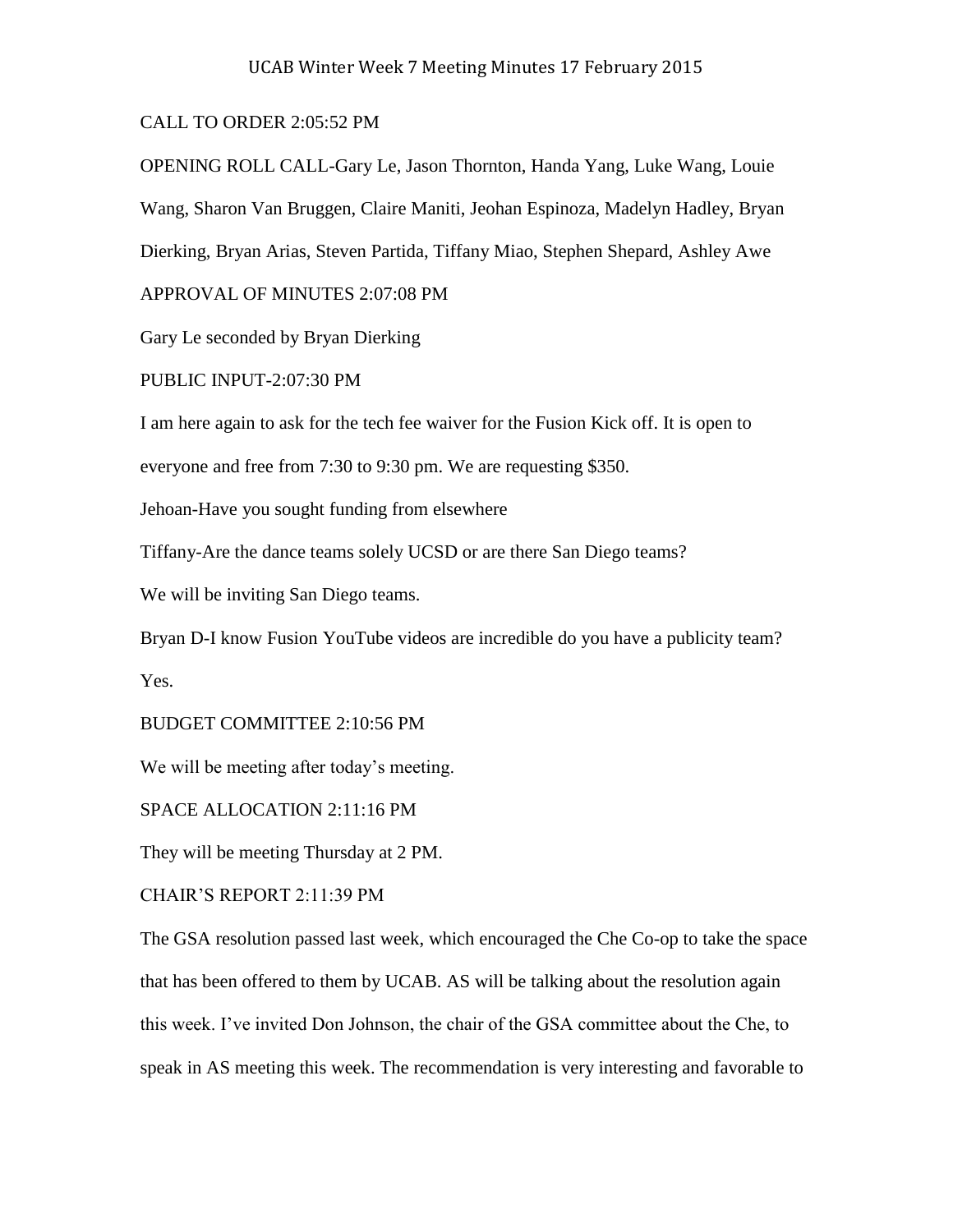both sides. There will be a walkthrough of the facility on Wednesday at 4 PM. If you want to go, I will send out the information later.

PUBLIC INPUT- 2:14:37 PM

We were going to have an event this quarter. We were hoping our money could be reallocated.

Claire-The way we allocate money is based upon various criteria.

I'm not the one coordinating the event. We want to share our culture with the rest of our campus.

Madelyn-Where is it being held?

The Forum on a weekend from 7 to 11.

Tiffany-Did you actively seek alumni participation?

No

Luke-Have you sought funding from other sources?

No

Tiffany-Is the event free?

Yes

DIRECTOR'S REPORT-2:18:20 PM

Regarding Taco Villa, we are getting another architect because the architect is not providing the information on a timely manner. We are hopeful we can move forward faster.

Lemon grass has run into some construction problems. We are hopeful this quarter but it is possible next quarter.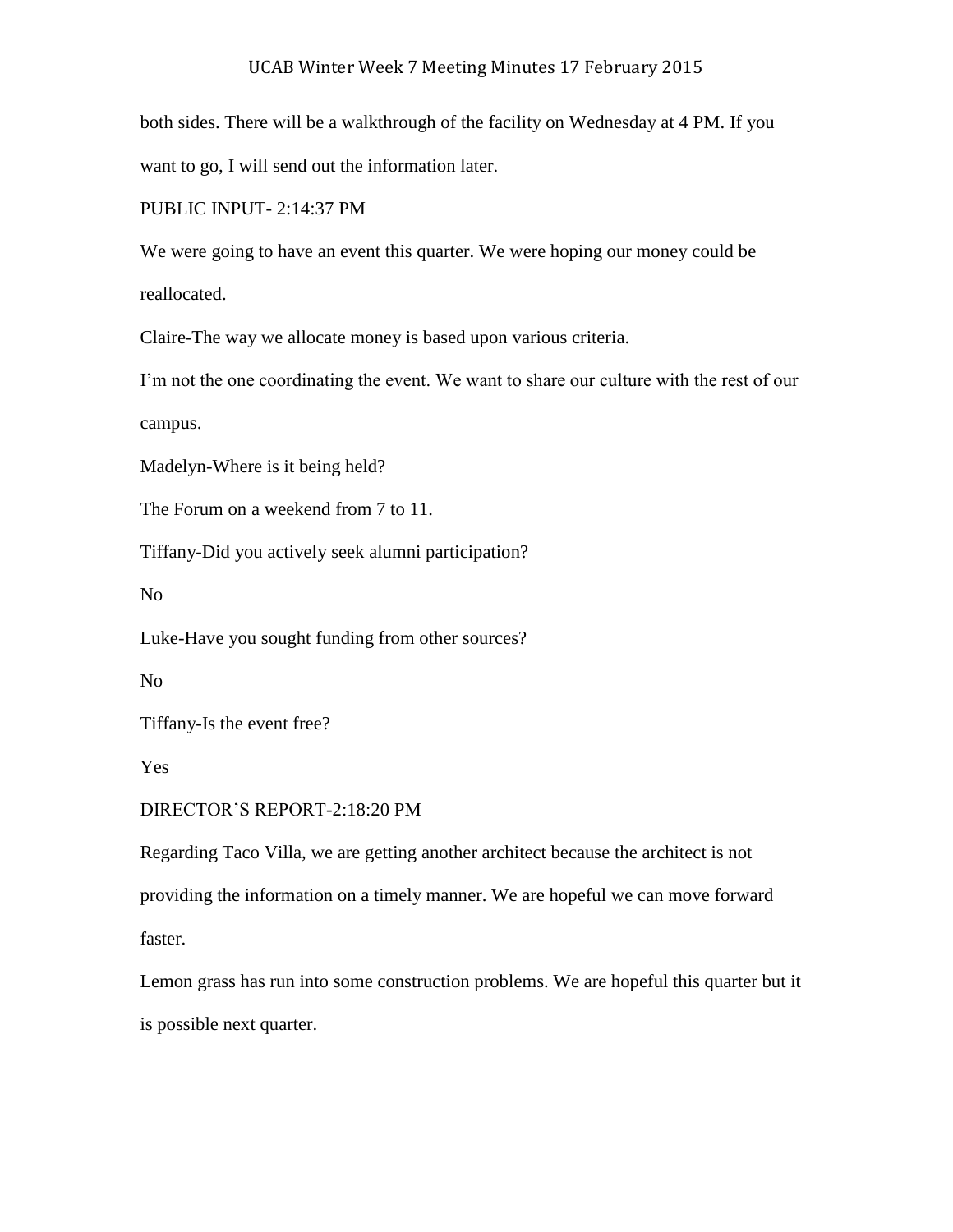Starbucks is drafting their architecture documents. We are hiring a full time staff manager.

We have changed the paper towel dispensers. These will save battery and paper that comes out of dispenser. It is narrower and more consistent. Throughout the Price Center West, we have changed the lightbulbs from halogens to LED lights.

Our programming department has partnered with various on campus groups to show the film Selma. It is free. You must register on event bright. Tuesday 2/24 and Thursday  $2/26$ .

REPORTS OF MEMBERS 2:30:58 PM

Tiffany-I asked my council about our priorties. My council said to maintain the status quo.

Steven- I asked my council about our priorties. They like the PC options for food. They wanted to maintain the hours for PC East and the study space.

OLD BUSINESS

NEW BUSINESS 2:23:31 PM

FUSION

Gary-move to approve for \$350. Seconded by Luke.

Vietnamese Student Association

Claire-I am taking a straw poll.

a)you think it is free and a fundraiser.-10

b) you think is not both.-2

Luke-We could wait a week.